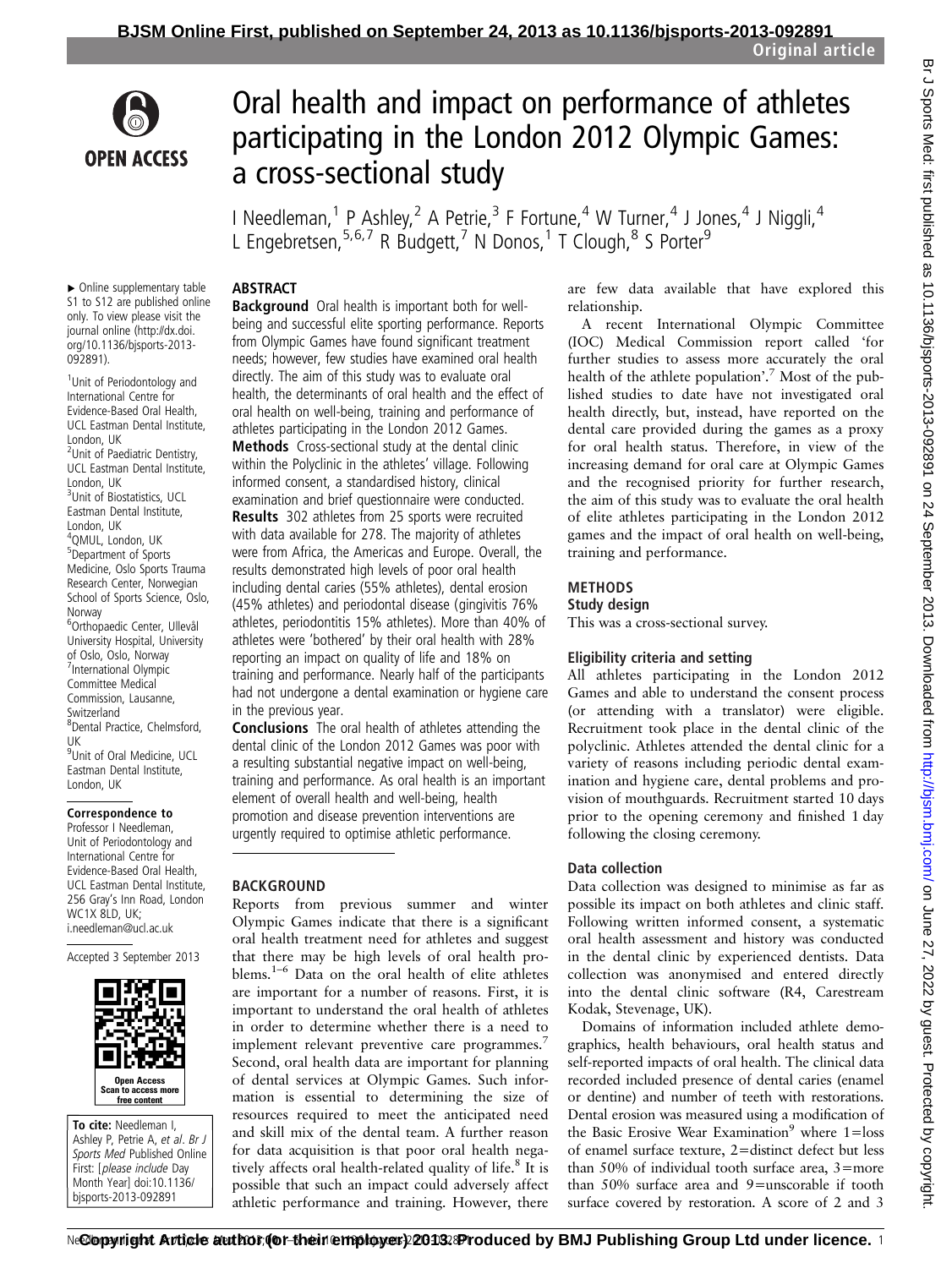usually included underlying dentine. In our modification, only the worst individual score for the anterior region and the posterior region were recorded. Previous or presenting history of orofacial trauma and whether sport related was also recorded.

Periodontal health was measured using the Basic Periodontal Examination.10 The mouth was divided into six sextants and third molars were excluded from the assessment. A WHO Community Index of Periodontal Treatment Need (CPITN) probe was used to explore the periodontal tissues with a light probing force. The worst finding for each sextant was recorded: Code 0=health, code 1=gum bleeding after gentle probing,

Table 1 Characteristics of athletes

|                                                                                                                                                                           | N              | Percentage |
|---------------------------------------------------------------------------------------------------------------------------------------------------------------------------|----------------|------------|
| Gender                                                                                                                                                                    | $N = 278$      |            |
| Male                                                                                                                                                                      | 159            | 57.2       |
| Female                                                                                                                                                                    | 119            | 42.8       |
| Continent                                                                                                                                                                 | $N = 278$      |            |
| Africa                                                                                                                                                                    | 78             | 28.1       |
| America                                                                                                                                                                   | 81             | 29.1       |
| Europe                                                                                                                                                                    | 59             | 21.2       |
| Asia                                                                                                                                                                      | 27             | 9.7        |
| Oceania                                                                                                                                                                   | 33             | 11.9       |
| Ethnicity                                                                                                                                                                 | $N = 250$      |            |
| White                                                                                                                                                                     | 85             | 34.0       |
| Asian                                                                                                                                                                     | $\overline{7}$ | 2.8        |
| <b>Black</b>                                                                                                                                                              | 79             | 31.6       |
| Dual                                                                                                                                                                      | 41             | 16.4       |
| Other                                                                                                                                                                     | 38             | 15.2       |
| Sport (top 10)                                                                                                                                                            | $N = 272$      |            |
| Track and field                                                                                                                                                           | 95             | 34.9       |
| Boxing                                                                                                                                                                    | 38             | 14.0       |
| Hockey                                                                                                                                                                    | 31             | 11.4       |
| Swimming                                                                                                                                                                  | 21             | 7.7        |
| Waterpolo                                                                                                                                                                 | 11             | 4.0        |
| Judo                                                                                                                                                                      | 10             | 3.7        |
| Volleyball                                                                                                                                                                | 8              | 2.9        |
| Shooting                                                                                                                                                                  | 7              | 2.6        |
| Football                                                                                                                                                                  | 6              | 2.2        |
| Weightlifting                                                                                                                                                             | 6              | 2.2        |
| Fencing, archery, handball, beach volleyball, taekwondo,<br>wrestling, cycling, basketball, canoeing, gymnastics,<br>equestrian, sailing, table tennis, rowing, badminton | 39             | 14.3       |
| Last visit of dental check-up or dental hygiene                                                                                                                           | $N = 275$      |            |
| <b>Never</b>                                                                                                                                                              | 24             | 8.7        |
| Less than 12 months ago                                                                                                                                                   | 123            | 44.7       |
| More than 12 months ago                                                                                                                                                   | 128            | 46.5       |
| Mouthguard use in sport                                                                                                                                                   | $N = 269$      |            |
| <b>No</b>                                                                                                                                                                 | 186            | 69.4       |
| Yes                                                                                                                                                                       | 82             | 30.6       |
| If using mouthguard in sport                                                                                                                                              | $N = 83$       |            |
| Boil and bite                                                                                                                                                             | 35             | 42.2       |
| Custom made                                                                                                                                                               | 48             | 57.8       |
| Tobacco use                                                                                                                                                               | $N = 272$      |            |
| Current                                                                                                                                                                   | 13             | 4.8        |
| Former                                                                                                                                                                    | 20             | 7.4        |
| Never                                                                                                                                                                     | 86             | 87.9       |
| If using tobacco                                                                                                                                                          | $N = 25$       |            |
| Smoking                                                                                                                                                                   | 19             | 76         |
| Chewing tobacco                                                                                                                                                           | 5              | 20         |
| <b>Smokeless</b>                                                                                                                                                          | 1              | 4.0        |

Impact of oral health on athletic performance and training was assessed using a modification of the shortened global evaluation of impact of oral health on quality of life<sup>11</sup> by asking the following questions.

- A. To what extent have you been 'bothered' by your mouth, teeth or gums in the last 12 months?
- B. To what extent have your mouth, teeth or gums affected your quality of life overall in the last 12 months?
- C. To what extent have your mouth, teeth or gums affected your athletic performance or training over the last 12 months?

The responses to the questions were scored on a 5-point scale; not at all, a little, somewhat, a fair amount and a great deal.

#### Examiner training

Prior to the study, a 1 h training session for all members of the dental team was provided in the dental clinic to cover the purpose of the study, research protocol and data collection. Written materials were made available to all dental clinic personnel. Electronic data collection quality was monitored daily and additional training provided as required throughout the study.

## Data management and analysis

Anonymised data were exported and checked and imported into SPSS (IBM Corp. Released 2012. IBM SPSS Statistics for Windows, V.21.0, IBM Corp., Armonk, New York, USA). Descriptive statistics were provided using mean or median and range depending on the distribution of the data. The following tests were used to explore the effect determinants of oral health and impact on performance. The  $\chi^2$  or Fisher's exact test, as appropriate, were used if the data were categorical. If the data were numerical, the non-parametric Mann-Whitney test was used to compare the distributions of two groups and the Kruskal-Wallis test was used to compare the distributions of three or more groups. If significant, the latter was followed by two-group non-parametric tests. A significance level of 0.05 was used throughout.

## RESULTS

A total of 302 athletes were recruited with data available for up to 278. Missing data resulted from participants not being available for data collection following consent, incomplete data collection or a lack of transfer of data.

## Characteristics of athletes

The mean age of athletes was 25.7 years (range 16–47 years) and 57% were men (table 1). The majority of athletes were from Africa, America and Europe and were either white or black. Participants represented 25 sports with track and field, boxing and hockey being the most common. Nearly half (46.5%) of the athletes reported not attending a check-up or hygiene visit within 12 months of the Games and 8.7% reported never receiving such care. Of those using mouthguards for sport, more than 40% used a boil and bite type, that is, not custom-made. Five per cent of athletes reported current tobacco use with 7.4% as former users.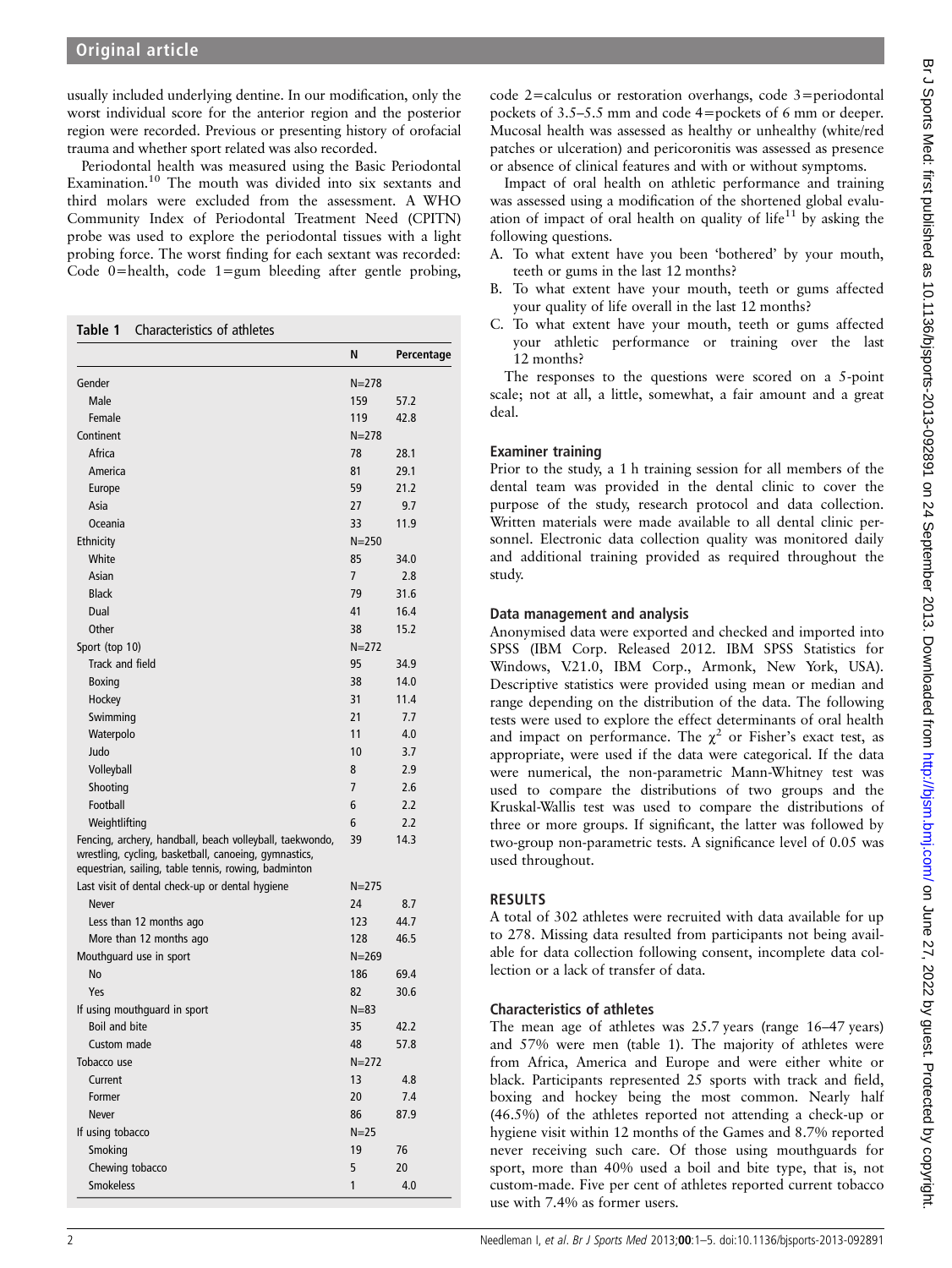#### Oral health

#### Teeth present, caries and restorations

The mean number of teeth per athlete was 29.7 (range 22–32). More than half of athletes presented with dental caries (55.1%) of which 41% was into dentine, that is, irreversible. In terms of extent, an average of two teeth were affected by enamel or dentine caries for each athlete (range 0–14). An average of 3.44 restored teeth per athlete was found (range 0–24) (see online [supplementary tables](http://bjsm.bmj.com/lookup/suppl/doi:10.1136/bjsports-2013-092891/-/DC1) S1 and S2).

#### Dental erosion

Dental erosion was present in 44.6% of athletes with a similar distribution in anterior and posterior regions. In those with erosion, the severity in the most affected tooth was moderate to severe (grade 2–3) in 37.6% anterior teeth and 48% posterior teeth (see online [supplementary table](http://bjsm.bmj.com/lookup/suppl/doi:10.1136/bjsports-2013-092891/-/DC1) S3).

## Dental and orofacial trauma

Thirty per cent of athletes reported a history of previous orofacial trauma. The number of athletes in the sample presenting with new trauma was 22 (17.6%) of which 16 (32.7%) were wearing mouthguards. The face and lips were the most common sites affected (see online supplementary table S4).

#### Periodontal health

Good periodontal health was rare. Gingivitis (basic periodontal examination (BPE) codes 1–2), as the worst finding, was present in more than three quarters of athletes and there was irreversible periodontitis (BPE codes 3–4) in more than 15% of athletes. In terms of extent, at least half of the mouth was affected by gingivitis or periodontitis in 76% and 8.3% of athletes, respectively (see online supplementary tables S5 and S6).

#### Pericoronitis and mucosal health

Signs of infection around wisdom teeth (pericoronitis) were detected in 25 (9.9%) of athletes. Ten athletes reported symptoms of pain and signs of unhealthy oral mucosa were found in 29 athletes (11.8%) (see online [supplementary table](http://bjsm.bmj.com/lookup/suppl/doi:10.1136/bjsports-2013-092891/-/DC1) S7).

## Impact of oral health on performance

There was a substantial self-reported negative impact of oral health on well-being and performance. More than 40% of athletes presenting to the clinic were bothered by their oral health with 28% reporting an impact on their quality of life and 18% reporting an impact on training or performance (see online [supplementary table](http://bjsm.bmj.com/lookup/suppl/doi:10.1136/bjsports-2013-092891/-/DC1) S8).

## Association of sports drink use, dental erosion and caries

Frequency of sports drink use was associated with dental erosion on anterior (p=0.036) but not posterior teeth (p=0.076) or both anterior and posterior teeth combined  $(p=0.47)$ . When dichotomised to yes/no sport drink use, there was no evidence of an effect on erosion or dental caries  $(p=>0.99$  and  $p=0.37$ , respectively) (see online [supplementary](http://bjsm.bmj.com/lookup/suppl/doi:10.1136/bjsports-2013-092891/-/DC1) [table](http://bjsm.bmj.com/lookup/suppl/doi:10.1136/bjsports-2013-092891/-/DC1) S9).

## Effect of continental location and ethnicity

Continental location was not significantly associated with either caries ( $p=0.46$ ) or erosion ( $p=0.56$ ) (see online supplementary tables S10 and 11). There was evidence of an association between ethnicity and dental caries (p=0.029) but not for dental erosion (p=0.32). Differences for ethnicity were found for periodontal health (p=0.004) (see online supplementary table S5).

White athletes had a statistically significant lower (less diseased) median BPE score than either black (p=0.006) or 'other' athletes  $(p=0.001)$ . In relation to location, the median periodontal health score (BPE) was highest in athletes from Africa although this did not quite achieve statistical significance ( $p=0.05$ ).

#### Exploration of determinants of quality of life and performance

Dental caries had a highly statistically significant association with self-reported impacts ('bothered' by oral health, impact of oral health on quality of life or training and performance), whether analysed by median number of carious lesions per athlete or number of athletes with caries (p<0.001). This was true for 'bothered' by  $(p<0.001)$  and effect on training and performance (p<0.001) and close to statistically significant for quality of life  $(p=0.066)$ . There was no evidence of an impact of dental erosion or periodontal disease on this composite athlete-reported outcome measure (see online [supplementary table](http://bjsm.bmj.com/lookup/suppl/doi:10.1136/bjsports-2013-092891/-/DC1) S12).

## **DISCUSSION**

## Key findings

There were high levels of oral disease in elite athletes attending the dental clinic at the London 2012 Games, including dental caries (55% of athletes), dental erosion (45% athletes) and periodontal disease (gingivitis: 76% athletes; periodontitis: 15% athletes). In addition, a clear negative impact of oral health on wellness, quality of life, or training and performance was reported by a large number of athletes.

#### Comparisons with previous studies

Direct comparisons with previous Olympic Games data are difficult as they have mostly reported dental service utilisation rather than oral health. Furthermore, the reported data often aggregate information from both athletes and other accredited individuals; the latter accounting for around half of the treatment provided.<sup>3</sup> However, these studies consistently show that poor oral health is common and demonstrate a substantial amount of dental care is provided to athletes. $1-6$  Furthermore, the trend over successive games has been increasing utilisation of dental services.<sup>1</sup> At the London 2012 Summer Olympic Games, dental consultations comprised 30% of all medical visits and were second only to musculoskeletal reasons for attendance.<sup>12</sup>

One of the earliest reports of Olympics data was a pilot study conducted on British athletes prior to the 1968 Games in Mexico City as well as a survey of other athletes participating in the Games themselves.<sup>5</sup> At a time when fluoride toothpaste use was uncommon, they found a mean of 3.5 carious teeth for British athletes and ranged for other regions from 1.16 (Africa) to 4.5 (North America). Later data of elite athletes outside of the Olympic Games also report poor oral health, in elite triathletes<sup>13</sup> cyclists<sup>14</sup> and professional football players.<sup>15 16</sup> The most common findings from these surveys are of pain from dental origin, caries, dental erosion, fractured teeth and restorations, pericoronitis and periodontal disease, that is, similar findings to the present study.

Previous studies have also reported adverse impacts of oral health on the well-being and performance of athletes including anecdotal evidence from the Olympic Games in Mexico City.<sup>5</sup> More robust data from the 1992 Barcelona Games found a negative effect on everyday life in 41% of athletes which was similar to the present findings with 5% reporting an effect on sporting performance.<sup>6</sup> We found a much higher impact on training and performance (18%) which might reflect different methodologies or changes in perception of effect of oral health. However, the method we used for assessing these impacts was a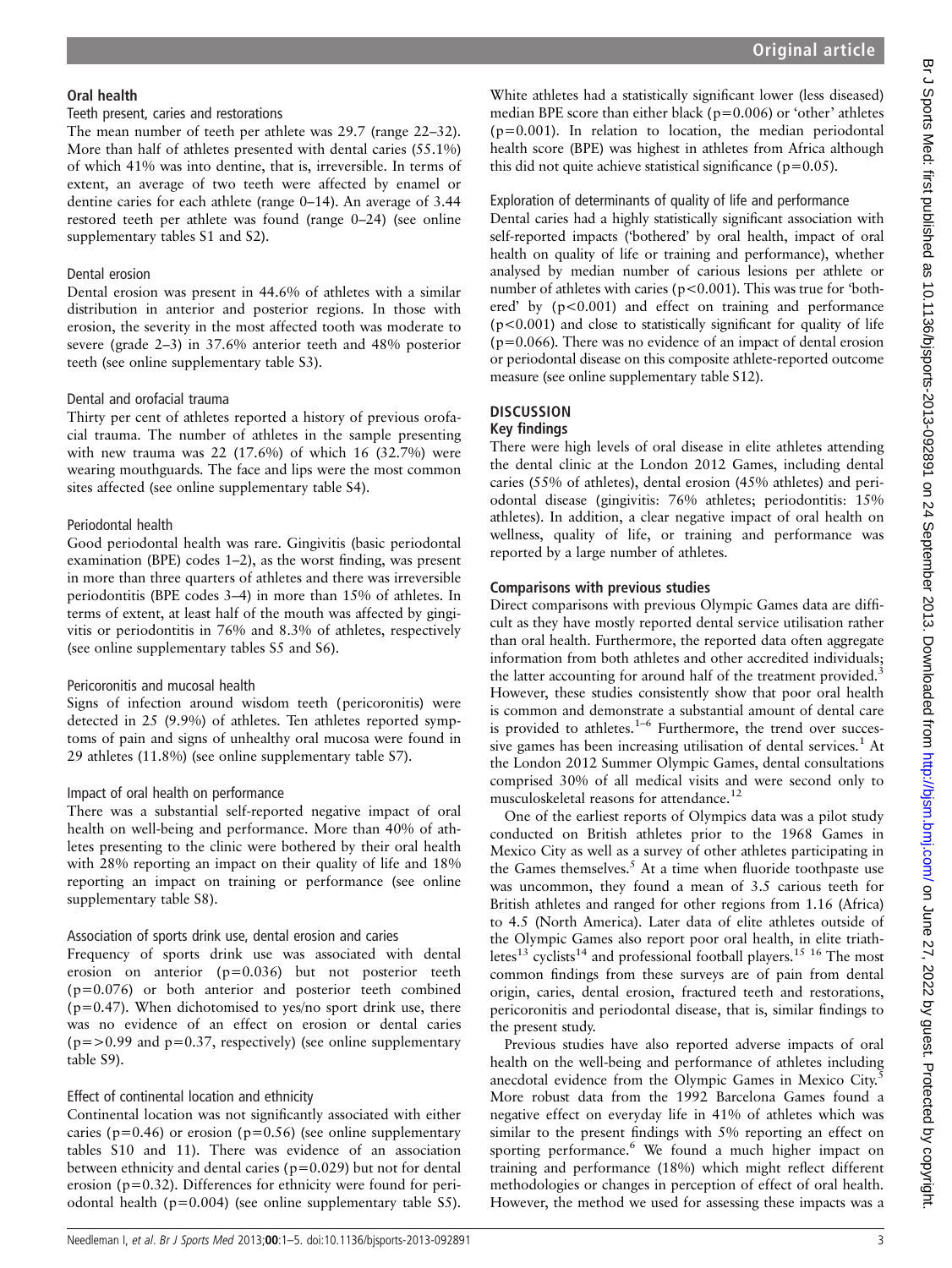simple tool of three questions that might lack sensitivity to identify effects, that is, the true prevalence and severity are higher. Typically, such questionnaires are much longer<sup>17</sup> but the limited time available to examine and interview athletes prevented the use of these questionnaires in this study.

The association that we found between caries and well-being and performance might be explained by the experience of pain and interference with eating, drinking and sleep due to the caries. Previous studies of younger populations have found similar impacts of caries on life quality.<sup>18</sup>  $\frac{1}{2}$  Caries risk and disease levels have repeatedly been found to be high in athletes.<sup>4–6</sup> This finding might result from frequent carbohydrate intake and reduced salivary flow in athletes.<sup>13 20</sup> Fluoride toothpaste use, which reduces caries risk, was common among athletes in our sample (data not shown) but was not associated with reduced caries experience.

Other oral health conditions that have been associated with negative impacts on quality of life in general populations include periodontal disease<sup>21</sup> and pericoronitis<sup>22</sup> (infection around partially erupted wisdom teeth). Both have also been suggested to affect athletic performance.<sup>23</sup> Our study did not find an effect on well-being or performance which might reflect the measures used to assess the clinical conditions or the selfreported impacts.

#### Strengths and limitations of data

The strengths of this study included the number of athletes recruited (n=302), the comprehensiveness of the oral health assessment and the inclusion of self-reported impacts. The limitations included the selected nature of the sample. The athletes were a sample of those attending the London 2012 Polyclinic and might not represent the oral health of all athletes. However, it is important to recognise that reasons for attendance included not only pain and oral health problems but also both the free mouthguard programme and dental examination. Therefore, attendance of athletes was not always a reflection of oral symptoms or injury. To achieve a full understanding of oral health conditions, an epidemiological study of a representative sample of athletes is needed.

#### Implications for health and performance

The poor level of oral health of athletes is not a new finding.<sup>5</sup> Possible causes include diet,<sup>13</sup> use of sports drinks,<sup>24–26</sup> decreased salivary flow during exercise,<sup>20</sup> exercise-induced immune suppression, $27$  level of knowledge and beliefs related to oral health, difficulty of accessing oral health preventive care due to availability of local services and prioritisation of time. It is however notable that the most prevalent problems found in this study are preventable, that is, dental caries, erosion and periodontal diseases. The effect of poor oral health on these athletes in later life is unknown, but if disease was not managed, it could cause considerable impacts including a high treatment need, tooth loss, reduced oral function and psychological effects. Prevention of oral disease and promotion of oral health should therefore become an essential element of the care of elite athletes. Such programmes are relatively simple to establish. While targeting 'high risk' individuals is potentially a means to focus limited resources, predicting who is a high risk is not straightforward.<sup>28</sup>

The impact of oral health on quality of life, training and performance that we found is notable in view of these individuals' participation in sport at the highest level. Years of sporting preparation could potentially be compromised by common and preventable conditions. Several athletes described to us long periods of inability to train or perform at their desired level due to oral problems. Similar concerns were raised in the first study of oral health of Olympic athletes nearly half a century  $ago<sup>5</sup>$ and reiterated more recently: 'The possibility of an athlete losing four hard years of training due to an avoidable dental illness or injury is unacceptable and steps must be taken to prevent these occurrences'.<sup>1</sup>

The 2009 IOC Consensus Statement on Periodic Health Evaluation of Elite Athletes<sup>7</sup> provided a proposal for the evaluation of oral health and prevention of problems. The data from the present study strengthen these recommendations and provide a basis for broadening the remit across oral health still further. Where available, oral health programmes for athletes should utilise existing local resources with a focus on oral health promotion. In addition, there is a need for regular assessment of oral health leading to individualised prevention depending on risk and early treatment of problems. This could be facilitated by integration of oral health within sports medicine.

Future research should include detailed epidemiological studies of oral health and impact on training and performance capturing a representative sample of athletes. The data could shape the development of oral health strategies for athletes. Differences in oral health might be expected both between sports and between countries necessitating an international approach to such research. The oral health improvement strategies will need to be developed and tested and these could include programmes aimed at changing health behaviour (including knowledge, awareness and oral health promoting activities), diet and the use and formulation of sports drinks and supplements.

#### **Conclusions**

High levels of poor oral health including caries, erosion and periodontal diseases were found in athletes attending the dental clinic of the London 2012 Games. Furthermore, poor oral health produced a substantial negative impact on well-being, training and performance. As oral health is an important element of overall health and well-being for optimal performance, the present results highlight the urgent need for oral health promotion strategies and disease prevention interventions for elite athletes.

#### What are the new findings?

- ▸ The oral health of athletes attending the dental clinic at the London 2012 Games was poor with high levels of dental caries, dental erosion and periodontal diseases.
- ▸ Almost half of the athletes had not received dental assessment or care within 12 months of the Games.
- ▸ Oral health had a substantial negative impact on athletes' well-being, training and performance.

How might it impact on clinical practice in the near future?

- ▸ Oral health assessment should be part of every athlete's routine medical care.
- ▸ Poor oral health can affect well-being, training and performance of athletes.
- ▶ Oral health promotion and disease prevention strategies need to be developed to facilitate the health, well-being and performance of elite athletes.